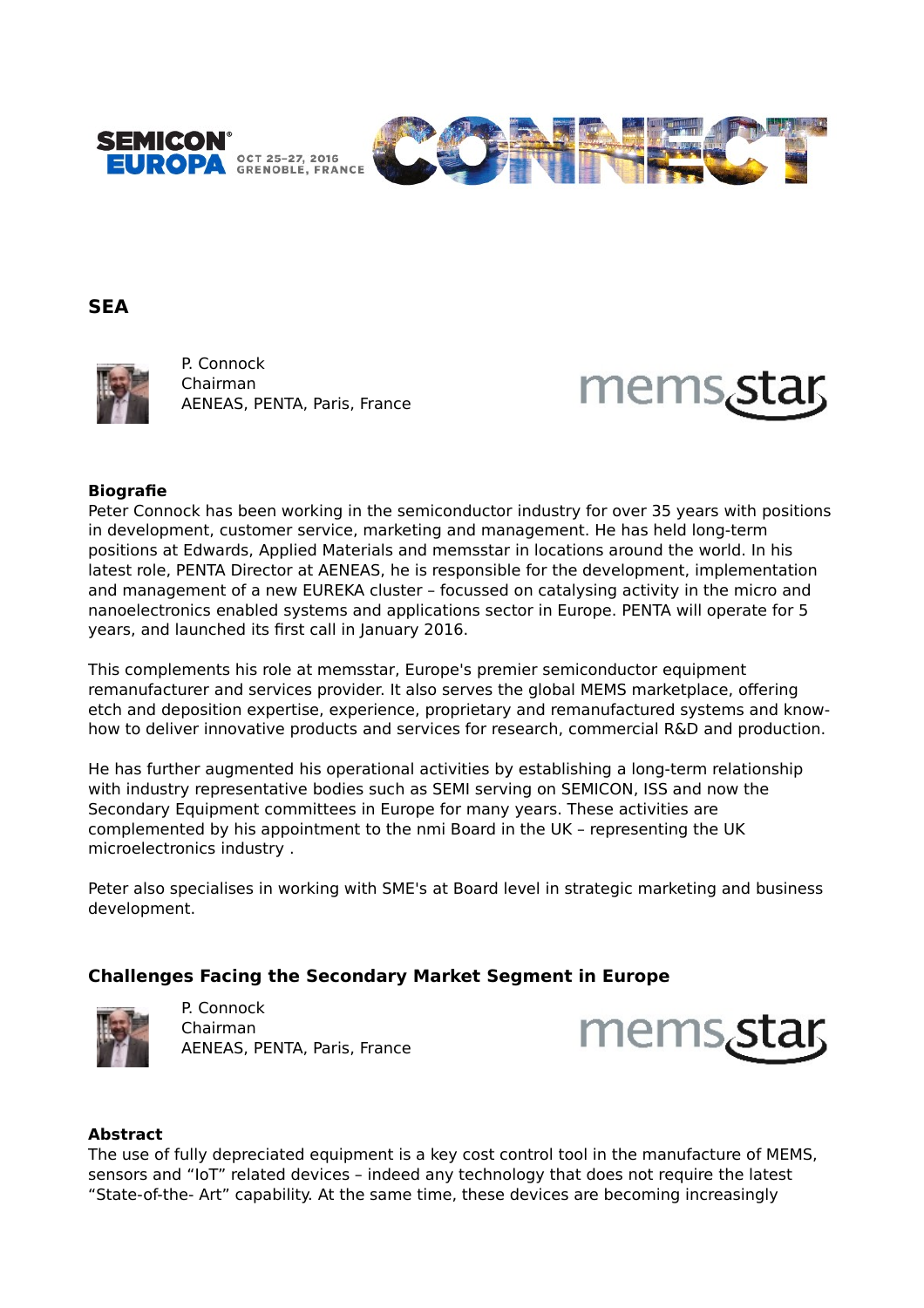sophisticated, thereby requiring new process technologies and increasingly advanced production techniques.

The recent increase in 200mm demand has resulted in significant increases in 200mm manufacturing capacity – but this has put a strain on the conventional supply chain for secondary equipment. Donor tools are in short supply, and there are increasing instances of the loss of supply of spares and other key components. Skilled engineers with experience in these technologies are also becoming a scarce resource.

The SEA group in Europe seek to highlight these issues and help look for industry solutions to the issues facing SEMI members. The presentation will seek to highlight these issues and suggest potential routes froward for this key industry segment.

### **Biografie**

Peter Connock has been working in the semiconductor industry for over 35 years with positions in development, customer service, marketing and management. He has held long-term positions at Edwards, Applied Materials and memsstar in locations around the world. In his latest role, PENTA Director at AENEAS, he is responsible for the development, implementation and management of a new EUREKA cluster – focussed on catalysing activity in the micro and nanoelectronics enabled systems and applications sector in Europe. PENTA will operate for 5 years, and launched its first call in January 2016.

This complements his role at memsstar, Europe's premier semiconductor equipment remanufacturer and services provider. It also serves the global MEMS marketplace, offering etch and deposition expertise, experience, proprietary and remanufactured systems and knowhow to deliver innovative products and services for research, commercial R&D and production.

He has further augmented his operational activities by establishing a long-term relationship with industry representative bodies such as SEMI serving on SEMICON, ISS and now the Secondary Equipment committees in Europe for many years. These activities are complemented by his appointment to the nmi Board in the UK – representing the UK microelectronics industry .

Peter also specialises in working with SME's at Board level in strategic marketing and business development.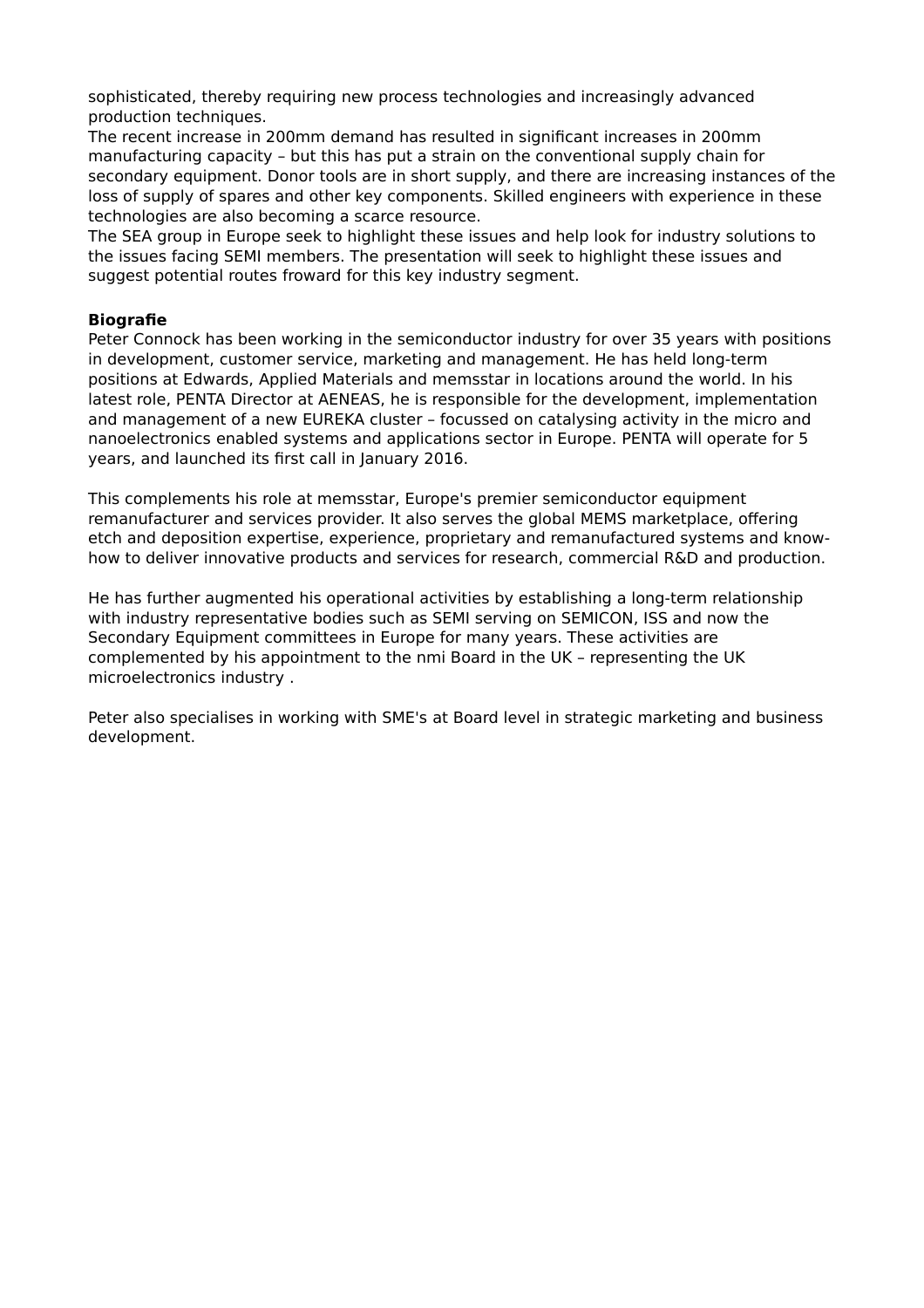# **Secondary Equipment from a Semiconductor Manufacturer Point of View**



T. Krauth EMEA Procurement & Supply Chain Manager Texas Instruments Deutschland GmbH, Procurement, Freising, Germany



**Abstract** Reasons for buying used equipment Demand at Texas Instruments Supply environment Risks to be considered Lessons learnt

**Biografie** Tony Krauth

Procurement Manager at Texas Instruments in Germany since 1997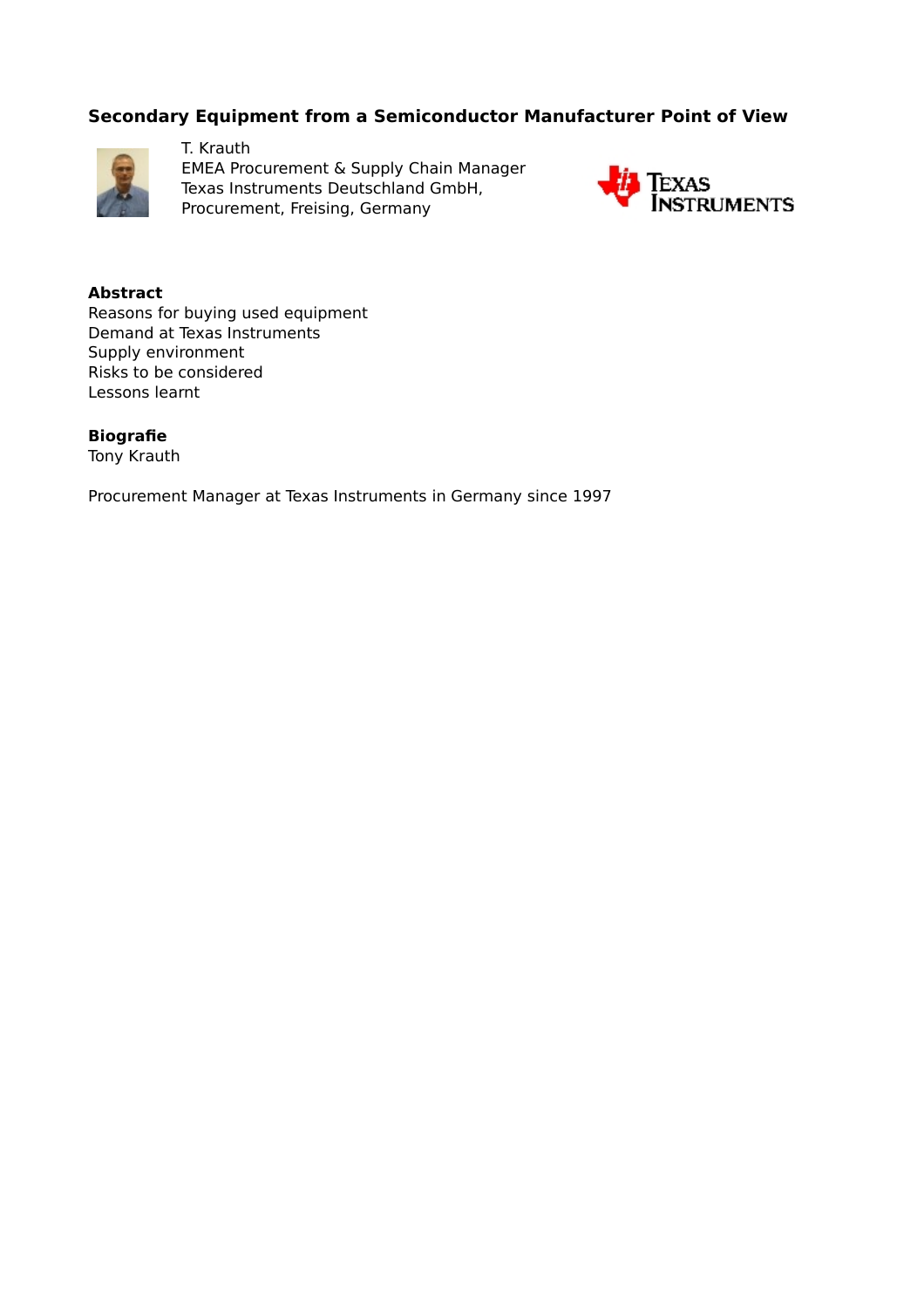# **More Than Moore (MTM): Market Trends and Opportunities**



J.C. Cummings Managing Director Applied Materials, XXXX, United States

### **Abstract**

The specialty equipment market, or More-Than-Moore market as it is often called, is growing rapidly. There are considerable technical challenges – opportunities – in power/analog devices, CMOS Image Sensors, Micro-machines, and more to support the many growing market segments like Smart Phones, Automotive, and Industrial end markets. Applied Materials remains committed to the success of our customers in these markets. We continue to invest in technology development to enable these technical advances, and we are able to provide new and refurbished equipment for both 200mm and 300mm customers.

#### **Biografie**

John has been with Applied Materials for 21 years, performing in roles of increasing responsibility from Sales to Account General Manager to Region General Manager in three field offices before coming to headquarters in Santa Clara, CA. He has spent most of his career working with semiconductor customers and a few years supporting solar customers. In his current role these past 5 years, he is focused on the specialty equipment, or More Than Moore, segment of semiconductor customers.

Before joining Applied Materials, John served as a US Navy officer and aviator for 9 years. His flying experience includes many types of jets, props, helicopters, and gliders with three operational deployments in the P-3C Orion anti-submarine warfare aircraft during the Cold War.

John holds a Bachelor of Science degree in Physics from the Virginia Military Institute and an MBA from the University of West Florida.